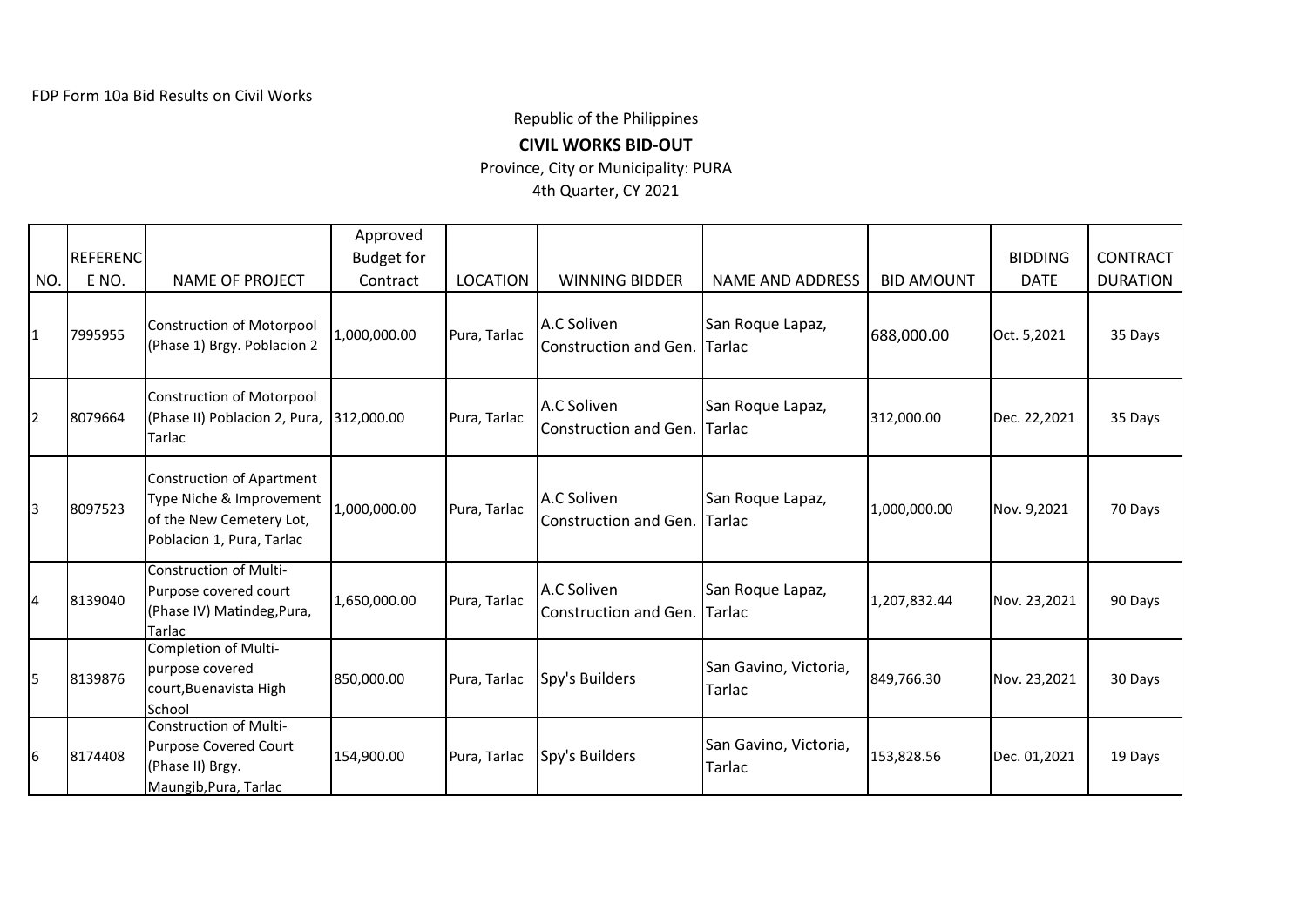| 8173905 | Construction of DA's<br>Warehouse/Storage (Phase<br>[1] Brgy. Nilasin 2nd, Pura,<br>Tarlac | 1,000,000.00 | Pura, Tarlac | <b>CLP Builders</b>         | <b>Cave Street</b><br>Bani, Pangasinan | 900,000.00 | Dec. 1,2021 | 60 Days |
|---------|--------------------------------------------------------------------------------------------|--------------|--------------|-----------------------------|----------------------------------------|------------|-------------|---------|
| 8180037 | Construction of Drainage at<br>Estipona, Pura, Tarlac                                      | 500,000.00   |              | Pura, Tarlac Spy's Builders | San Gavino, Victoria,<br>Tarlac        | 369,423.00 | 7-Dec-21    | 30 Days |

We hereby certify that we have reviewed the contents and hereby attest to the veracity and correctness of the data or information contained in this document.

**BAC Secretariat Head BAC Chairperson**

**ERNESTO G. BENITEZ**<br> **ERNESTO G. BENITEZ MARILOU T. QUITLONG**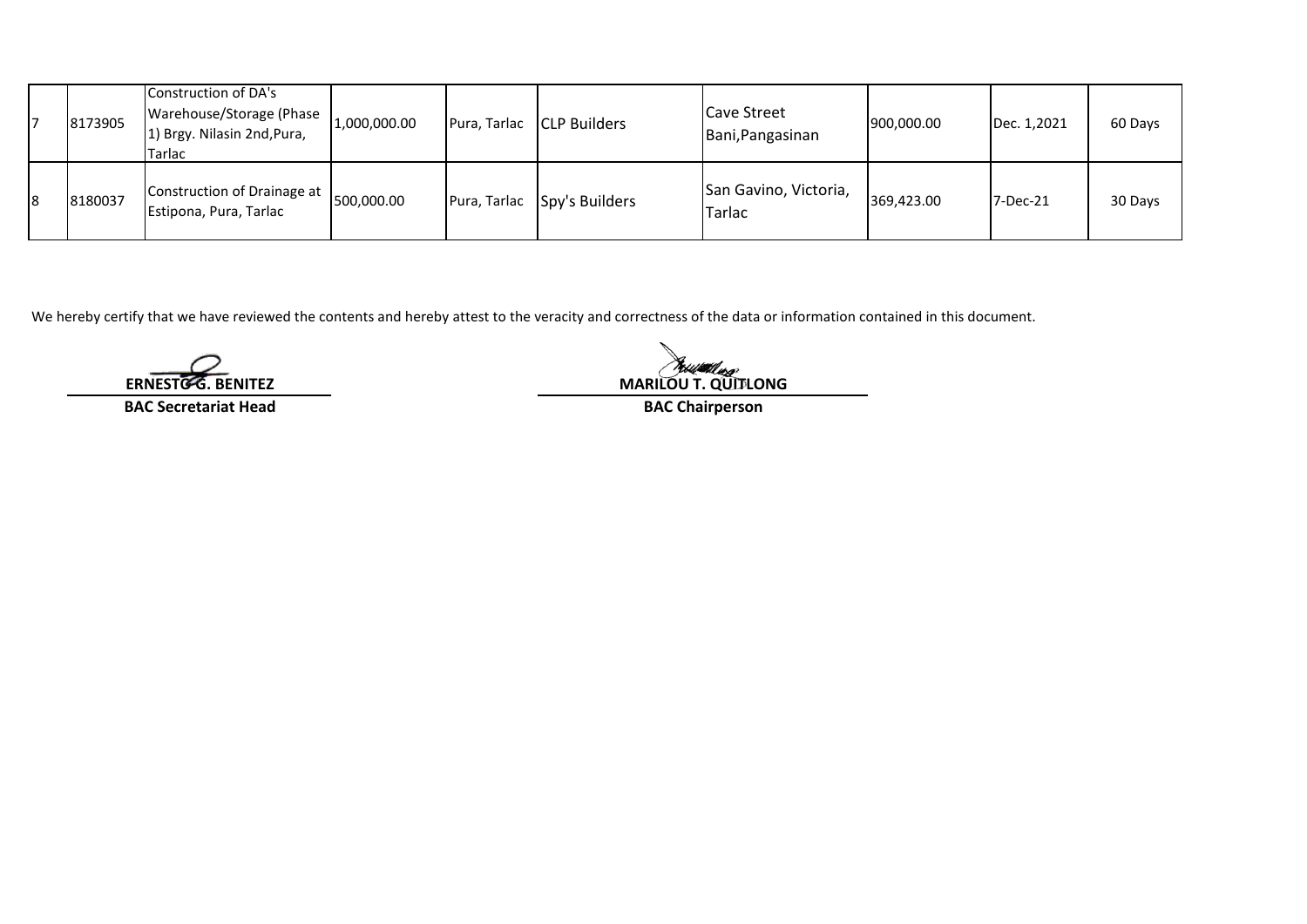## Republic of the Philippines **GOODS AND SERVICES BID-OUT**

Province, City or Municipality:PURA 4th Quarter, CY 2021

| <b>NO. NO.</b> | <b>REFERENCE</b> | <b>ITEM DESCRIPTION</b>                                                                                        | <b>Approved</b><br><b>Budget for</b><br><b>Contract</b> |                                                       | <b>WINNING BIDDER/S NAME AND ADDRESS OF BIDDER</b>                                                 | <b>BID AMOUNT</b> | <b>DATE OF</b><br><b>BIDDING</b> |
|----------------|------------------|----------------------------------------------------------------------------------------------------------------|---------------------------------------------------------|-------------------------------------------------------|----------------------------------------------------------------------------------------------------|-------------------|----------------------------------|
| 1              | 7995911          | Purchase of One (1) Unit<br>variable frequency Drive<br>(2HP/230V/3HP) for the<br>Operation and<br>Maintenance | 280,000.00                                              | Keylargo Industrial<br><b>Sales</b>                   | 14/F Hexagon Corporate Center 1471<br>Brgy. West Triangle Quezon Ave. Quezon<br>City, Metro Manila | 280,000.00        | Oct. 5,2021                      |
| $\overline{2}$ | 8079507          | <b>Purchase of Various</b><br>Equipment for sustainable<br>livelihood of the RIC, Pura,<br>Tarlac              | 355,500.00                                              | <b>Lyncad Enterprises</b>                             | <b>Tarlac City</b>                                                                                 | 355,000.00        | Nov. 3,2021                      |
| 3              | 8251976          | <b>Purchase of Materials for</b><br>sustainable livelihood of<br>Samahang ilocano                              | 600,000.00                                              | Master Son Builder's                                  | Consul St., Corner Zafiro St., Blk. 1 San<br>Nicolas Tarlac City, Tarlac                           | 584,745.00        | Nov. 09,2021                     |
| 14             | 8097372          | Purchase of various<br>medicines for 4th quarter<br>2021                                                       | 900,550.00                                              | Seamed<br>Phamaceutical<br><b>Product Wholesaling</b> | Bergado Lessor, Acierto Street., Bonfal<br>Proper, Boayombong Solano Nueva<br>Vizcaya              | 894,840.00        | Nov. 09,2021                     |
| 5              | 8085537          | <b>Purchase of Additional</b><br>Grocery Items for the 11th<br>Cycle supplemental Feeding<br>Program           | 124,269.00                                              | Waltermart<br>Supermarket Inc.                        | Paniqui, Tarlac                                                                                    | 124,228.75        | Nov. 10,2021                     |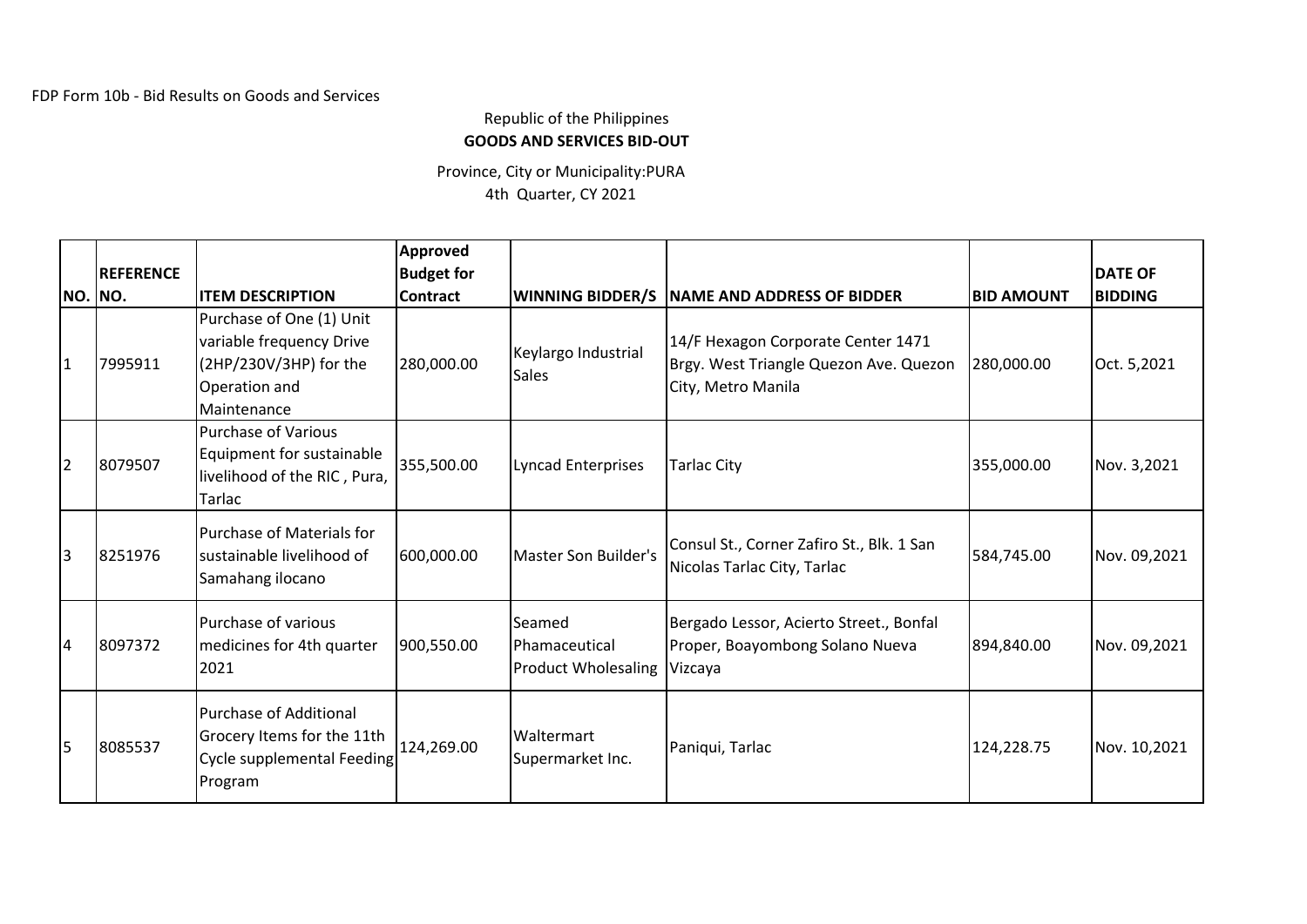| l6 | 8152473 | Purchase of 135 bags<br>unshelled Peanut (mature-<br>ready to plant)                         | 349,650.00   | I.G Bernal Agr'l<br>supplies trading | San Roque, Anao, Tarlac  | 349,582.30   | Nov. 29,2021 |
|----|---------|----------------------------------------------------------------------------------------------|--------------|--------------------------------------|--------------------------|--------------|--------------|
|    | 8176695 | Purchase of One (1) Unit<br><b>Emergency Rescue Vehicle</b>                                  | 1,044,000.00 | Carworld                             | <b>Tarlac City</b>       | 1,043,500.00 | Dec. 1,2021  |
| l8 | 8173708 | Purchase of 500 pcs<br>Christmas Bags 300 (Set F)<br>and 500 pcs CDO ham pear<br>shaped 800g | 250,000.00   | Waltermart<br>Supermarket Inc.       | Paniqui, Tarlac          | 245,000.00   | Dec. 1,2021  |
| 19 | 8173774 | Purchase of 3,000 pcs Food<br><b>Packs for Senior Citizens</b>                               | 1,500,000.00 | Waltermart<br>Supermarket Inc.       | Quezon City Metro Manila | 1,470,000.00 | Dec. 1,2021  |

We hereby certify that we have reviewed the contents and hereby attest to the veracity and correctness of the data or information contained in this document.

**ERNESTO G. BENITEZ**

**BAC Secretariat Head**

**MARILOU T. QUITLONG** 

**BAC Chairperson**